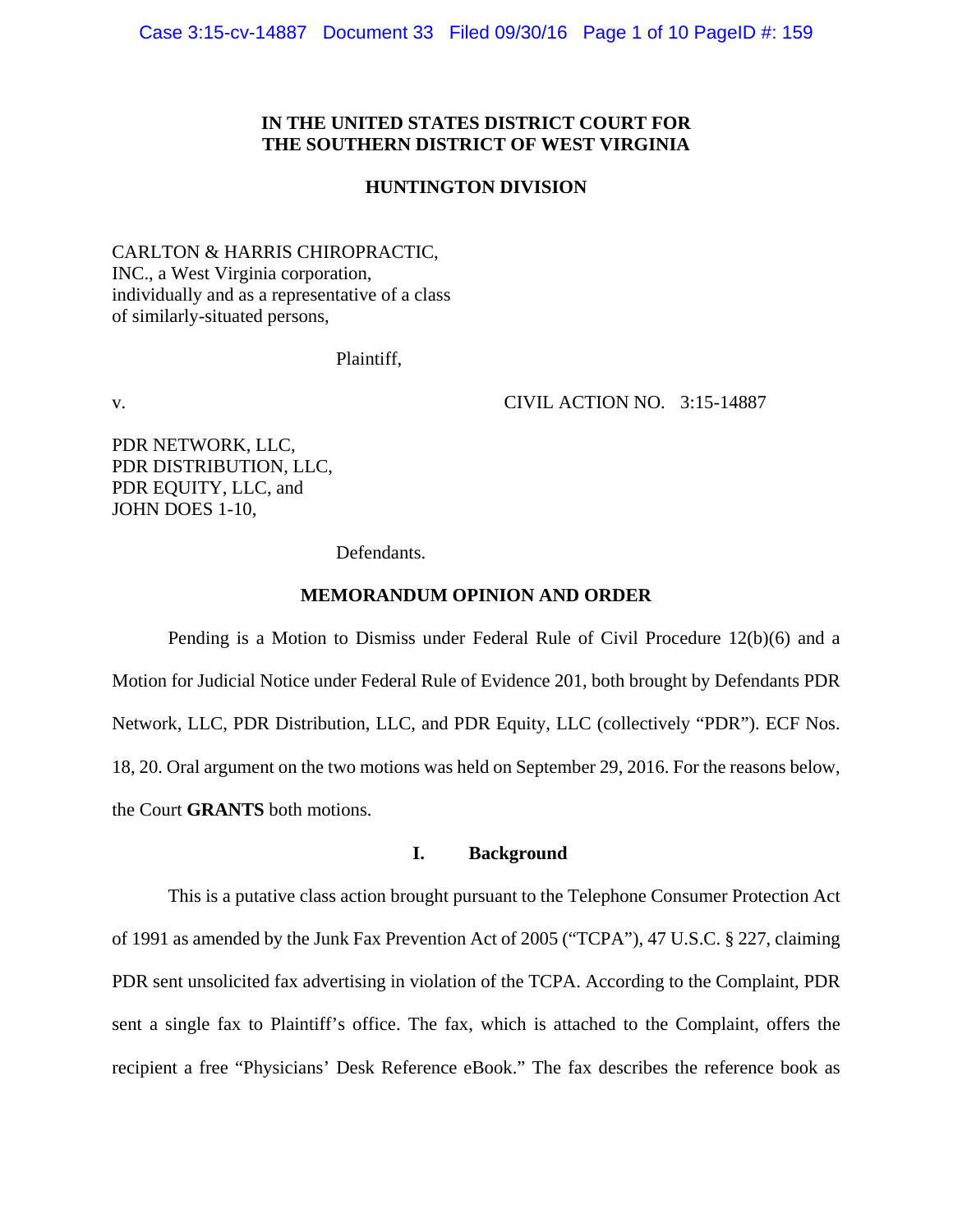### Case 3:15-cv-14887 Document 33 Filed 09/30/16 Page 2 of 10 PageID #: 160

containing the "[s]ame trusted, FDA-approved full prescribing information." The fax also provides a website which the recipient can visit to download the book, a customer service email and phone number, and a prominent picture of an electronic device with the cover of the book displayed. Plaintiff contends that this single fax is an unsolicited advertisement and its transmission is in violation of the TCPA. PDR's motion to dismiss contends that the fax is not an advertisement as a matter of law because it does not offer anything for purchase or sale. The Court agrees.

## **II. Legal Standard**

When considering a motion to dismiss pursuant to Rule 12(b)(6), a court follows a twostep approach: (1) "begin by identifying pleadings that, because they are no more than conclusions, are not entitled to the assumption of truth," *Ashcroft v. Iqbal*, 556 U.S. 662, 679 (2009), and then (2) "[w]hen there are well-pleaded factual allegations, a court should assume their veracity and then determine whether they plausibly give rise to an entitlement to relief." *Id.*

For the first step, the complaint must provide the plaintiff's "grounds of . . . entitlement to relief" in more factual detail than mere "labels and conclusions." *Bell Atl. Corp. v. Twombly*, 550 U.S. 544, 555 (2007) (internal quotation marks omitted). "[A] formulaic recitation of the elements of a cause of action will not do." *Id.* at 555. "While legal conclusions can provide the framework of a complaint, they must be supported by factual allegations." *Iqbal*, 556 U.S. at 679.

For the second step, a court must take the remaining factual allegations in the complaint as true, and view them in the light most favorable to the plaintiff. *See Twombly*, 550 U.S. at 555–56. The complaint must contain "enough facts to state a claim to relief that is plausible on its face." *Id.* at 555, 570 (internal quotation marks omitted). Plausibility is established "when the plaintiff pleads factual content that allows the court to draw the reasonable inference that the defendant is liable for the misconduct alleged." *Iqbal*, 556 U.S. at 678. "The plausibility standard . . . asks for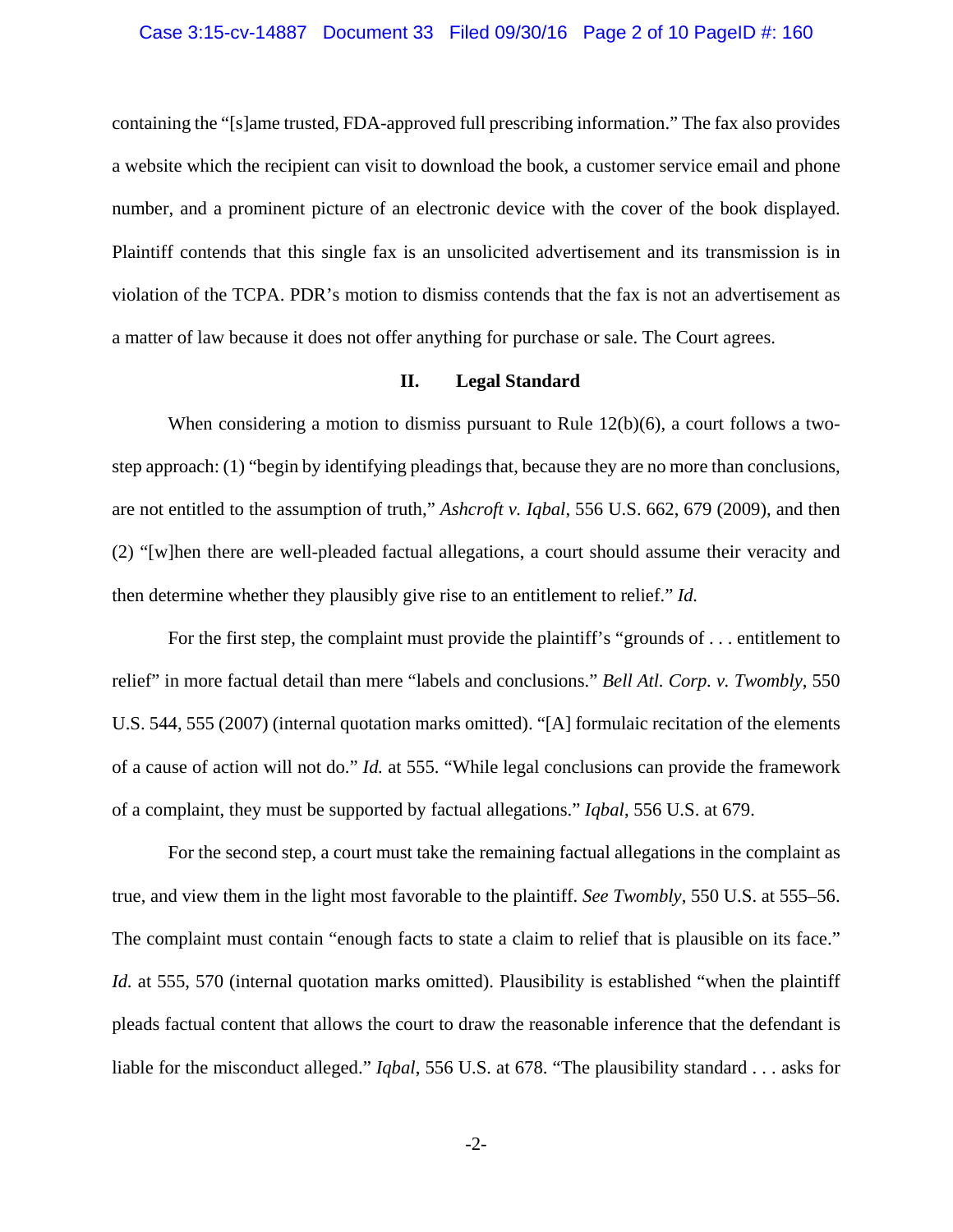#### Case 3:15-cv-14887 Document 33 Filed 09/30/16 Page 3 of 10 PageID #: 161

more than a sheer possibility that a defendant has acted unlawfully. Where a complaint pleads facts that are merely consistent with a defendant's liability, it stops short of the line between possibility and plausibility of entitlement to relief." *Id.* (internal quotation marks omitted).

## **III. Discussion**

## **A. Judicial Notice**

 PDR asks the Court to take judicial notice of an exhibit attached to the Motion to Dismiss a printout from PDR Network's website—to help the Court decide the Motion to Dismiss. A court may consider information susceptible to judicial notice on a 12(b)(6) motion to dismiss. When deciding a 12(b)(6) motion to dismiss "courts must consider the complaint in its entirety, as well as other sources courts ordinarily examine . . . in particular, . . . matters of which a court may take judicial notice." *Tellabs, Inc. v. Makor Issues & Rights, Ltd.*, 551 U.S. 308, 322 (2007) (citing 5B Wright & Miller § 1357 (3d ed. 2004 and Supp. 2007)); *see also Katyle v. Penn Nat. Gaming, Inc.*, 637 F.3d 462, 466 (4th Cir. 2011) (citing *Tellabs*, 551 U.S. at 322). "A court may take judicial notice of information publically announced on a party's web site, so long as the web site's authenticity is not in dispute and it is capable of accurate and ready determination." *Jeandron v. Bd. of Regents of Univ. Sys. of Md.*, 510 Fed.Appx. 223, 227 (4th Cir. 2013) (citing Fed. R. Evid. 201(b); *O'Toole v. Northrop Grumman Corp.*, 499 F.3d 1218, 1225 (10th Cir. 2007) ("it is not uncommon for courts to take judicial notice of factual information found on the world wide web.")).

The webpage supplied by PDR is from PDR's "About Us" website. The printout notes that PDR "provides healthcare professionals multichannel access to important drug information: the [Physicians' Desk Reference], the most recognized drug information reference available in the U.S." Def's. Req. for Judicial Notice Ex. 1, ECF No. 18-1. Plaintiff does not disput the authenticity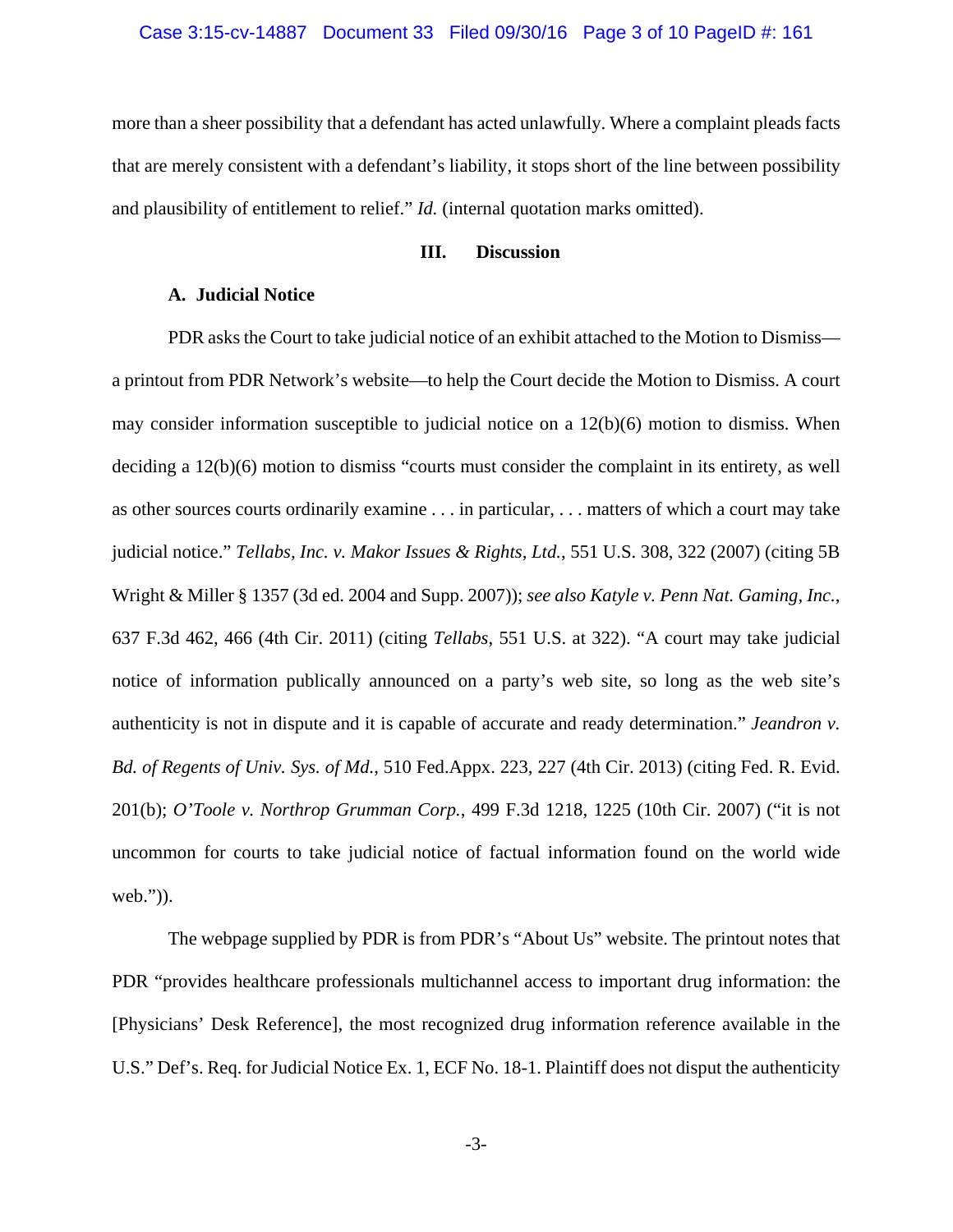### Case 3:15-cv-14887 Document 33 Filed 09/30/16 Page 4 of 10 PageID #: 162

of the printout from PDR's website, and the information contained in the printout is capable of accurate and ready determination. Accordingly, the Court takes judicial notice of the printout from PDR's website.

Moreover, during oral argument, Plaintiff did not dispute Defendants' description of the reference book or of PDR itself as an informational resource which is free to recipients and that PDR the company does not sell the reference or sell anything in the reference.

## **B. The Motion to Dismiss**

 PDR argues the Class Action Complaint should be dismissed because the sole fax at issue in this TCPA action is not an advertisement as a matter of law. PDR Network maintains the fax is not an advertisement because it (1) does not offer anything for purchase or sale, and (2) its primary purpose is to inform members, not sell a product or service. Defs' Memo. Supp. Mot. Dismiss 7, ECF No. 19.

In general, the TCPA forbids a person "to use any telephone facsimile machine, computer, or other device to send, to a telephone facsimile machine, an unsolicited advertisement." 47 U.S.C. § 227(b)(1)(C). "Unsolicited advertisement" is defined as "any material advertising the commercial availability or quality of any property, goods, or services which is transmitted to any person without that person's express invitation or permission, in writing or otherwise." 47 U.S.C. § 277(a)(5). "An advertisement is any material that promotes the sale (typically to the public) of any property, goods, or services available to be bought or sold so some entity can profit." *Sandusky Wellness Ctr., LLC v. Medco Health Sols.*, 788 F.3d 218, 222 (6th Cir. 2015) (citing 47 U.S.C. § 227(a)(5); *Advertisement*, BLACK'S LAW DICTIONARY (10th ed.)); *see also N.B. Indus. v. Wells Fargo Co.*, 465 F.App'x. 640, 642 (9th Cir. 2012) (citing *Commerce* THE AMERICAN HERITAGE DICTIONARY (3d ed. 1994) ("To be commercially available within the meaning of [TCPA], a good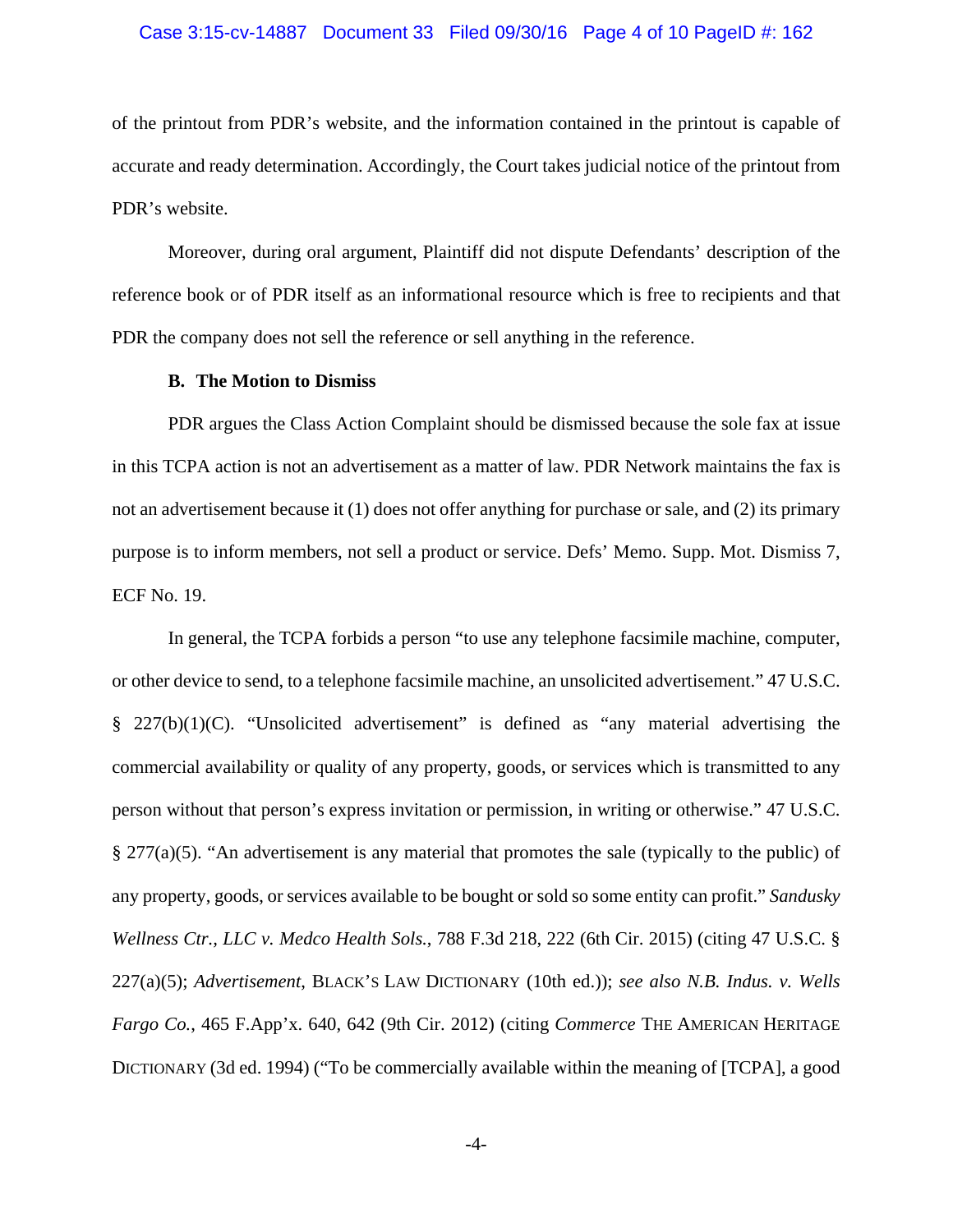### Case 3:15-cv-14887 Document 33 Filed 09/30/16 Page 5 of 10 PageID #: 163

or service must be available to be bought or sold (or must be a pretext for advertising a product that is so available."). As such, in order for an unsolicited fax to become an advertisement the fax must have a commercial aim.

Case law from other federal courts likewise interpret the TCPA to require a commercial element to find that a fax is an advertisement. The Ninth Circuit Court of Appeals found that the subject of an unsolicited fax was not an advertisement because the subject of the fax—an award— "is not commercially available and, therefore, the description of the award, the application to apply for it, and the text encouraging recipients to apply are not unsolicited advertisements within the meaning of the [TCPA]." *N.B. Indus.*, 465 F.App'x. at 642.

Other district courts have held that where the sender of an unsolicited fax had nothing to sell, even if offering a good or service, the fax was not an advertisement. *See Physicians Healthsource, Inc. v. Boehringer Ingelheim Pharm., Inc.*, No. 3:14-cv-405, 2015 WL 144728, at \*5 (D. Conn. Jan. 12, 2015) (finding that a fax sent by a drug manufacturer offering a free seminar that addressed a disorder for which the manufacturer was developing a drug but which was not yet available for sale was not an advertisement); *Phillips Randolph Enters., LLC. v. Adler-Weiner Research Chicago, Inc.*, 526 F.Supp.2d 851, 853 (N.D. Ill. 2007) (finding a fax notifying the recipient of a new research study on health care program was not an advertisement); *Ameriguard Inc. v. Univ of Kan. Medical Ctr.*, No. 06-0369-CV, 2006 WL 1766812, at \*1 (W.D. Mo. Jun. 23, 2006) (finding a fax seeking participants in a clinical research trial not an advertisement because there was no "commercial availability" of any goods or services). "Indeed, the potential to gain some benefit from sending information, without the presence of additional commercial statement in the message, is insufficient to transform an informational message to an advertisement."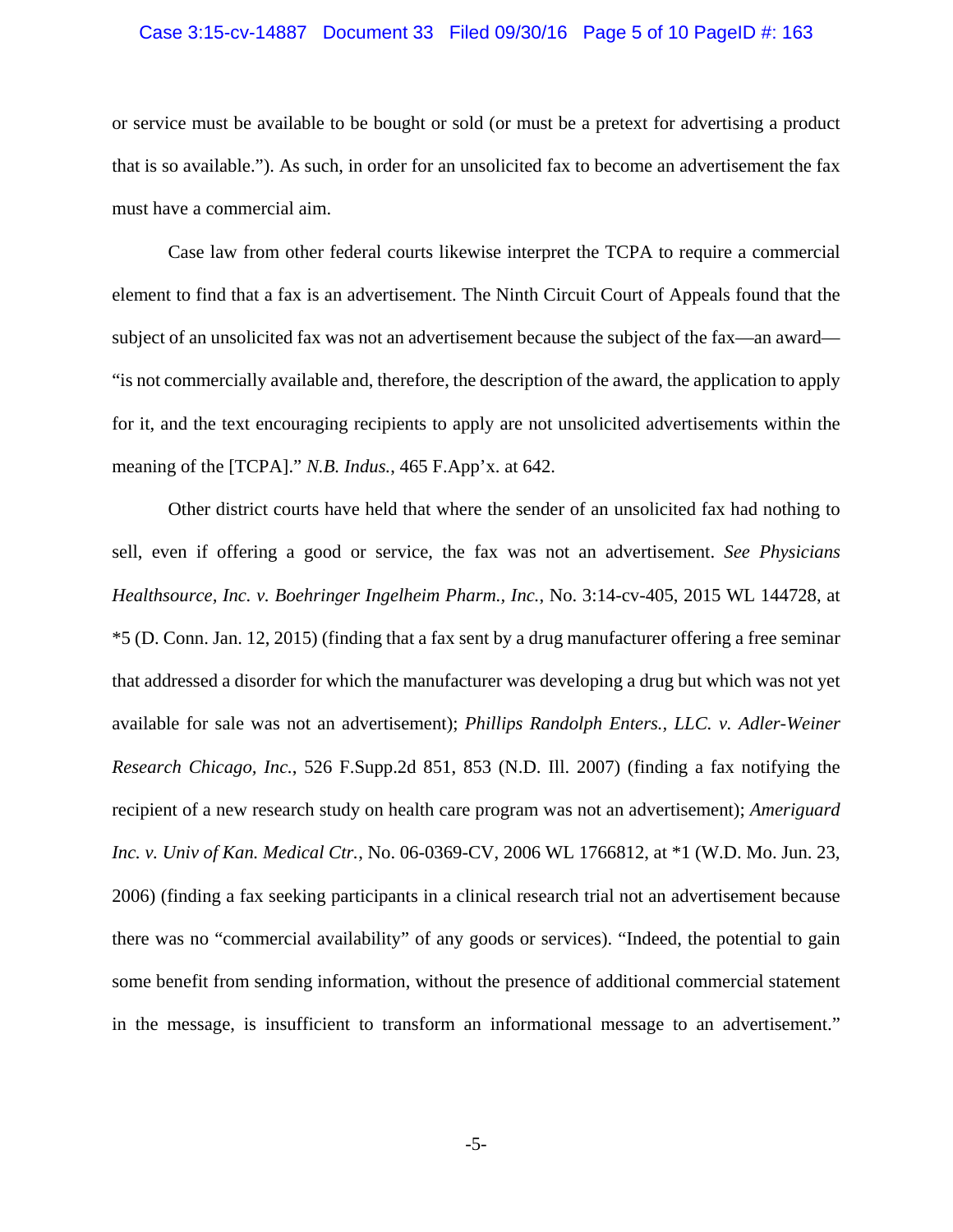### Case 3:15-cv-14887 Document 33 Filed 09/30/16 Page 6 of 10 PageID #: 164

*Physicians Healthsource, Inc. v. Janssen Pharms., Inc.*, No. 12-2132, 2013 WL 486207, at \*4 (D.N.J. Feb. 6, 2013).

In light of this raft of authority, the single fax at issue here is not an "advertisement" as defined by the TCPA. The fax certainly offers a good to Plaintiff but neither the fax nor PDR exhibit a commercial aim. The fax offers, for free, a reference book that contains information about prescription drugs. PDR does not sell prescription drugs, nor does it sell the reference book. The essential commercial element of an advertisement is missing from the fax; that is, there is no "hope to make a profit" from the offer and distribution of the reference book. *Sandusky*, 788 F.3d at 222. Moreover, although it is *possible* that PDR accrues some commercial benefit from distribution of the reference book, Plaintiff has not alleged any facts, other than a conclusory recitation of the elements of a TCPA claim, that plausibly indicates that PDR gains financially from the distribution of the reference book beyond speculative or ancillary gains. *See Twombly*, 550 U.S. at 555–56 (finding the complaint must contain "enough facts to state a claim to relief that is plausible on its face."); *Janssen Pharms., Inc.*, 2013 WL 486207, at \*4 ("whether the sender will ultimately obtain an ancillary commercial benefit from sending an informational message does not alter [the fact that the fax is not an advertisement]."). In light of the information properly before the Court, the fax sent is not commercial in nature and therefore is not an advertisement.

 Plaintiff strenuously urges this Court to adopt the Federal Communications Commission's ("FCC") order interpreting the TCPA's definition of "unsolicited advertisement." *See In the Matter of Rules & Regulations Implementing the Tel. Consumer Prot. Act of 1991 Junk Fax Prevention Act of 2005*, 21 F.C.C. Rcd. 3787, 3814 (2006). Plaintiff argues that the FCC order creates a presumption that any fax that offers free services or goods is an advertisement and PDR's fax offers a free good and should therefore be considered an advertisement. *See id.* Plaintiff further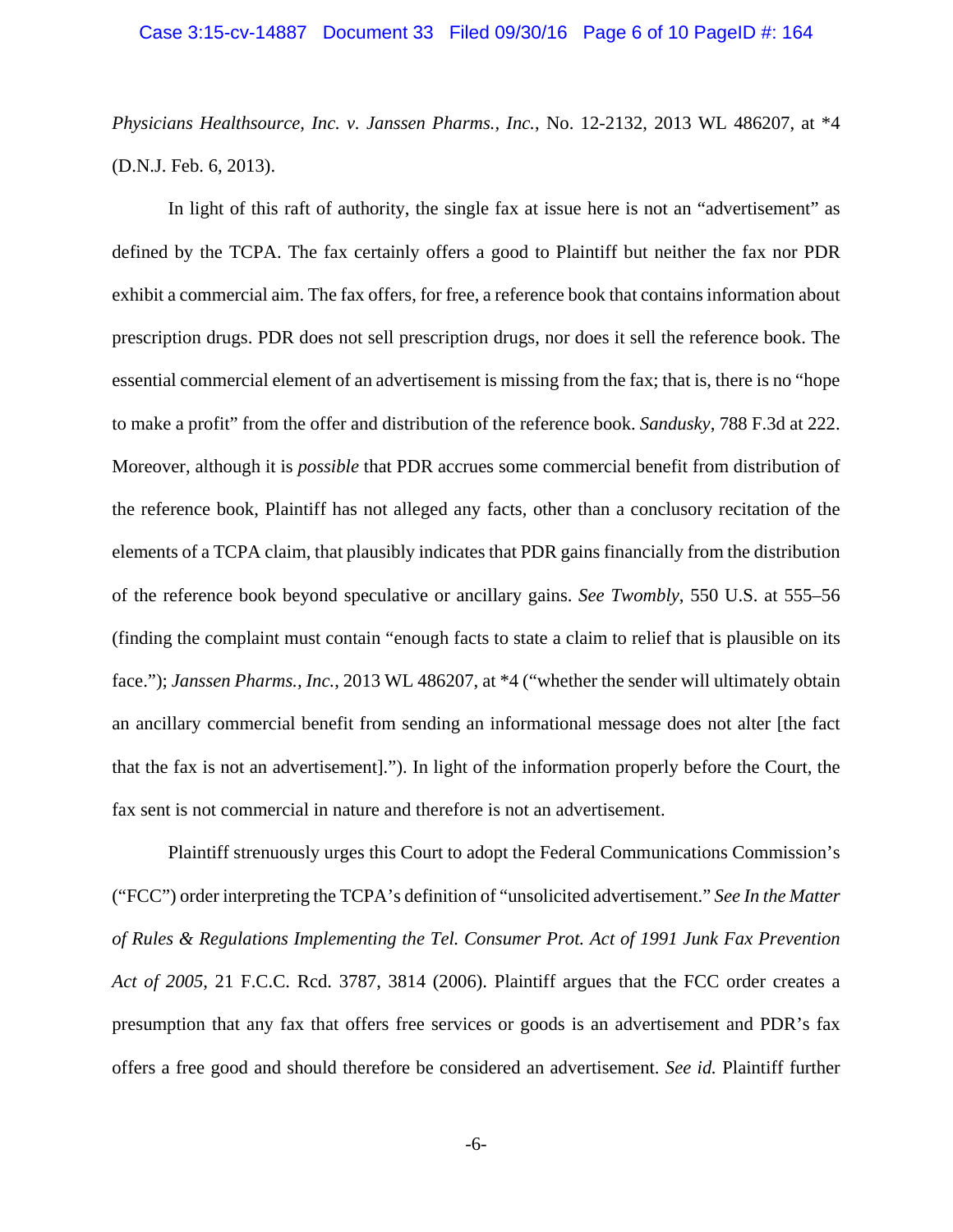### Case 3:15-cv-14887 Document 33 Filed 09/30/16 Page 7 of 10 PageID #: 165

contends that the Hobbs Act requires this Court to adopt the FCC's order. *See* 28 U.S.C. § 2342(1). Regardless of whether Plaintiff's interpretation of the FCC order is correct, Plaintiff is mistaken about the effect of the Hobbs Act.

The Hobbs Act does not require a federal court to adopt an FCC interpretation of the TCPA. The Hobbs Act vests exclusive jurisdiction to "enjoin, set aside, suspend, or to determine the validity of all final orders of the [FCC]" in the Circuit Courts of Appeals. *Id.* Neither party in this case has challenged the validity of the FCC's interpretation of the TCPA. If they had, this Court would lack the jurisdiction to decide the case. *See FCC v. ITT World Commc'ns, Inc.*, 466 U.S. 463, 468 (1984). Indeed, for the purposes of this case, the Court presumes the FCC's order is valid.

Nonetheless, the order's validity does not, *ipso facto*, bind the Court to defer to the FCC's interpretation of the TCPA. The Court is not obliged to defer to the FCC's interpretation of an unambiguous statute. *See Nat'l Cable & Telecomm. Ass'n v. Brand X Internet Servs.*, 545 U.S. 967, 982 (2005); *Chevron U.S.A., Inc. v. NRDC*, 467 U.S. 837, 843 (1984). The TCPA defines "advertisement" as "any material advertising the commercial availability or quality of any property, goods, or services which is transmitted to any person without that person's express invitation or permission, in writing or otherwise." 47 U.S.C.  $\S 227(a)(5)$ . This definition is clear and easy to apply. *See Sandusky*, 788 F.3d at 223; *Janssen Pharms., Inc.*, 2013 WL 486207, at \*3. Thus, FCC's interpretation of the TCPA is not due "substantial deference," *see Chevron*, 467 U.S. at 843–44, and in light of the clarity of the TCPA and case law applying it, the Court declines to defer to the FCC's interpretation.

Nonetheless, even if the Court were to defer to the FCC's interpretation, a careful reading of the section cited by Plaintiff further supports this Court's decision. The FCC concludes that "facsimile messages that promote goods or services, even at no cost, . . . are unsolicited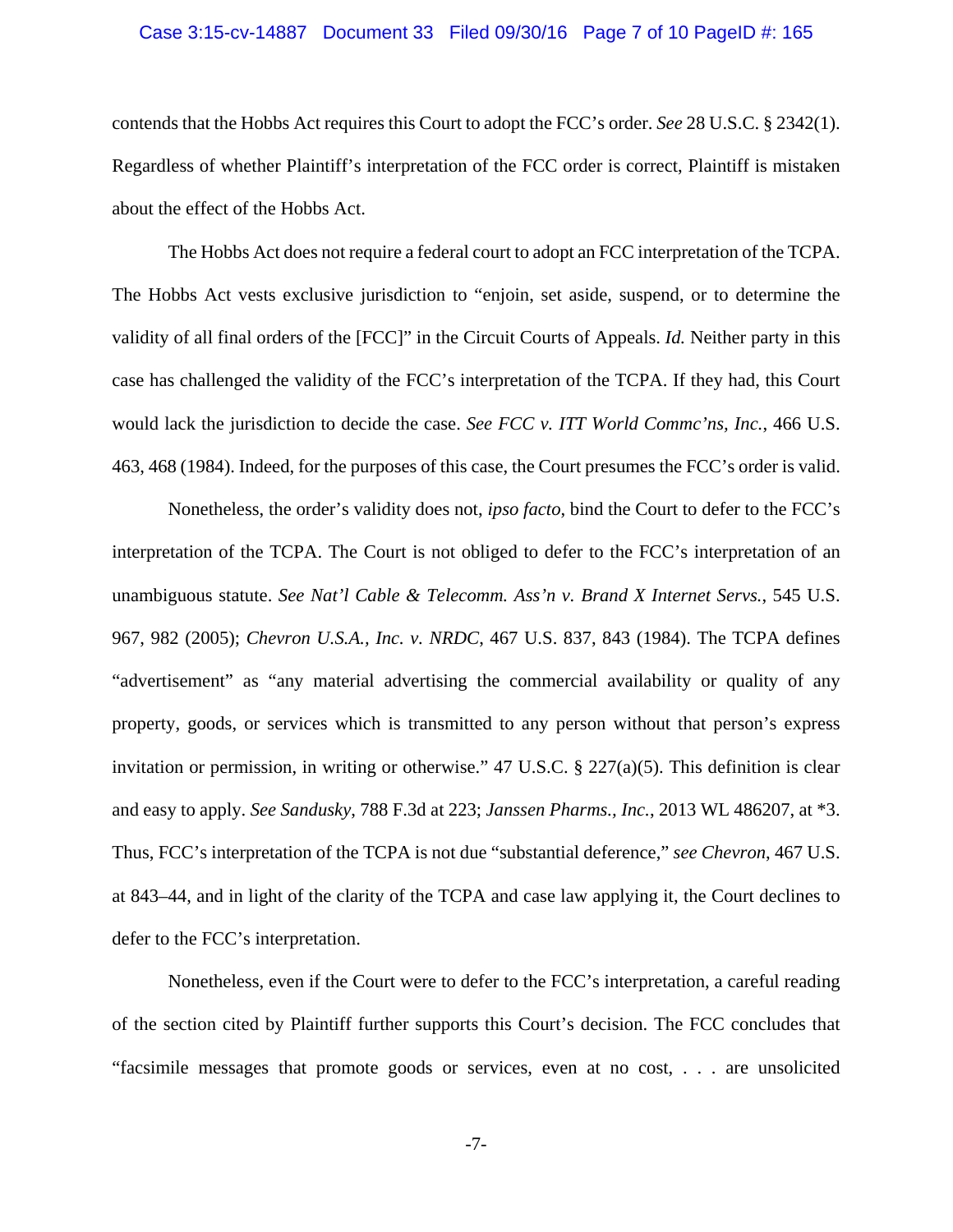### Case 3:15-cv-14887 Document 33 Filed 09/30/16 Page 8 of 10 PageID #: 166

advertisements under the TCPA's definition." 21 F.C.C. Rcd. at 3814. According to the FCC's interpretation, the offending message must "promote goods or services." "Promote" is defined as "[t]o publicize or advertise . . . so as to increase sales." *Promote*, OXFORD ENGLISH DICTIONARY (3d ed. 2007). Or "to present (merchandise) for buyer acceptance through advertising, publicity, or discounting." *Promote*, MERRIAM-WEBSTER DICTIONARY, http://www.merriam-webster.com/ dictionary/promote?utm\_campaign=sd&utm\_medium=serp&utm\_source=jsonld. "Promote" has an explicit commercial nature, meaning that faxes that offer free goods or services must aim, through those goods and services, to garner a buyer's acceptance or attempt to increase sales. The fax here cannot be read to "promote" anything other than information.

 Indeed, to define promote to have a commercial nature harmonizes the FCC interpretation with the plain meaning of the TCPA. The TCPA unequivocally defines "unsolicited advertisement" as commercial in nature. 47 U.S.C.  $\S 277(a)(5)$ . The plain meaning of "promote" likewise has a commercial aim. To read the FCC interpretation in any other way would read "commercial" out of the TCPA's definition of "unsolicited advertisement"—a clear abdication of elementary statutory construction. *See United States v. Menasche*, 348 U.S. 528, 538–39 (1955) (quoting *Nat'l Labor Relations Bd. v. Jones & Laughlin Steel Corp.*, 301 U.S. 1, 30 (1937); *Inhabitants of Montclair Twp. v. Ramsdell*, 107 U.S. 147, 152 (1883)) ("The cardinal principle of statutory construction is to save and not to destroy. It is our duty to give effect, if possible, to every clause and word of a statute.").

 The FCC then goes on to explain its rationale for its characterization of faxes that promote free goods and services. It explains "[i]n many instances . . . 'free' publications are often part of an overall marketing campaign to sell property, goods, or services." 21 F.C.C. Rcd. at 3814. The FCC's guidance makes it clear that the evil to be combatted are faxes that are either overtly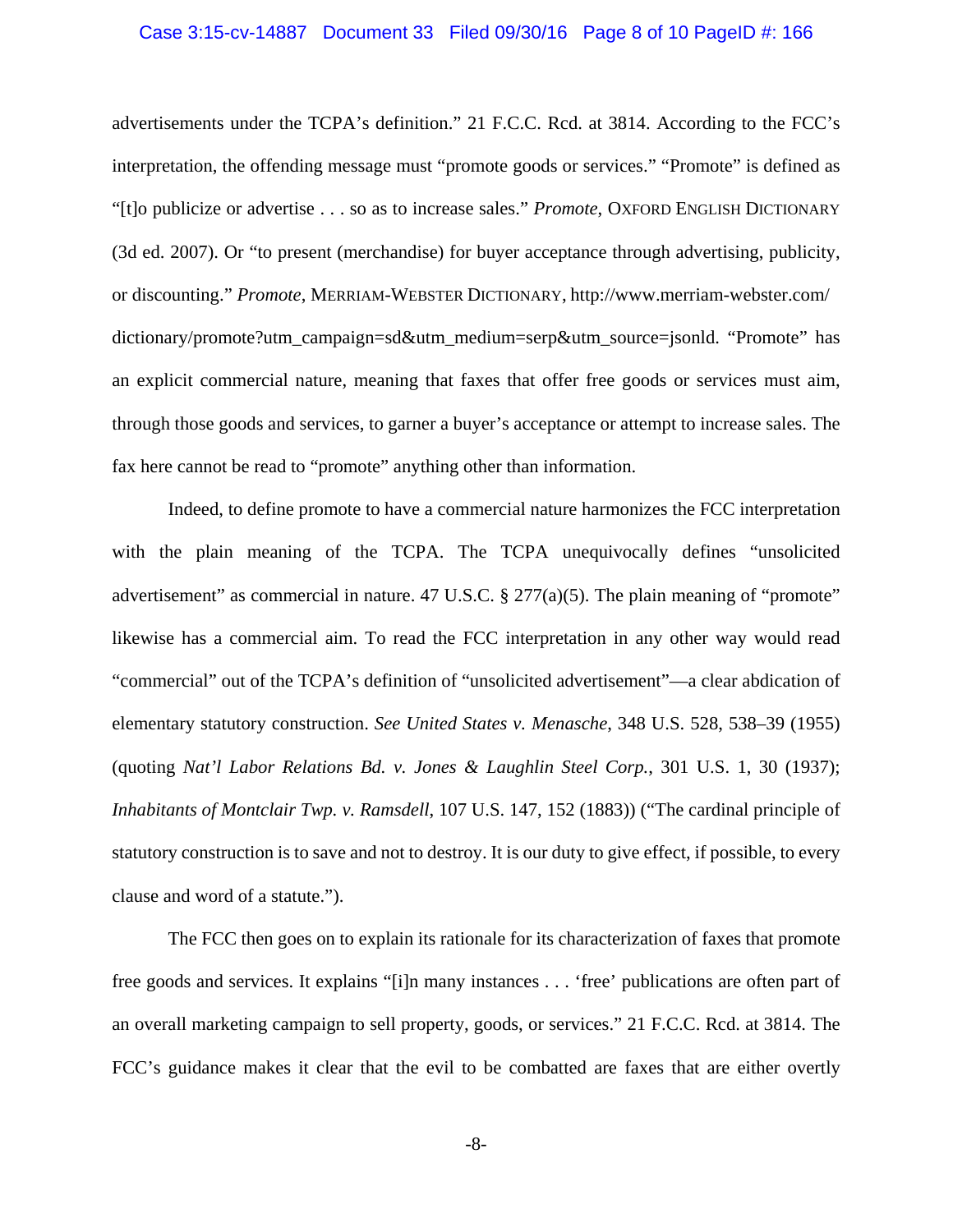### Case 3:15-cv-14887 Document 33 Filed 09/30/16 Page 9 of 10 PageID #: 167

commercial in nature, meaning they directly offer something for sale, or are a pretext for a commercial transaction that will inevitably follow from the fax. *See Drug Reform Coordination Net. V. Grey House Pub.*, 106 F. Supp. 3d 9, 13 (D.D.C. 2013) (holding that a fax that was not an unsolicited advertisement on its face was nonetheless an advertisement because three direct solicitation emails followed). The TCPA, as already explained, seeks to curtail faxes with a commercial nature. To read the FCC's guidance as a blanket ban on any fax that offers a free good or service without any commercial aspect either directly or indirectly obviates the eminently rational purpose to the FCC's guidance and strips essential meaning from the TCPA.

 A plain reading of the TCPA and the FCC interpretation demonstrates that they intend to curtail the transmission of faxes with a commercial aim. Plaintiff's interpretation that any fax that offers a free good or service is barred by the statute is too broad and cannot be borne by the TCPA or the FCC interpretation.

The Court need not reach the disputed and thorny<sup>1</sup> issue of whether the TCPA is a remedial statute and if it should be read broadly or plainly. This Opinion and Order finds that the fax at issue is clearly not an advertisement, rendering the dispute over the remedial nature of the statue moot.

In sum, the TCPA prohibits unsolicited advertisements sent via fax. The TCPA unambiguously requires a fax to be commercial in nature to be considered an advertisement. PDR's fax neither offers anything for sale, nor does PDR plausibly benefit commercially from the free

 $\overline{a}$ 

<sup>1</sup> *See, e.g.*, *Gager v. Dell Fin. Servs, LLC.*, 727 F.3d 265, 271 (3d Cir. 2013) (finding TCPA remedial); *Hooters of Augusta v. Am. Glob. Ins. Co.*, 272 F.Supp.2d 1365, 1376–77 (S.D. Ga. 2003) (finding TCPA to be punitive); *see also Sandusky*, 788 F.3d at 224 (citing ANTONIN SCALIA & BRYAN A. GARNER, READING LAW: THE INTERPRETATION OF LEGAL TEXTS 364–66 (2012)) ("Why interpret a statute's language broadly or narrowly (as opposed to just reasonably or fairly)? And since all statutes remedy what's seen as a problem, which statutes do *not* deserve broad construction?") (emphasis in original).